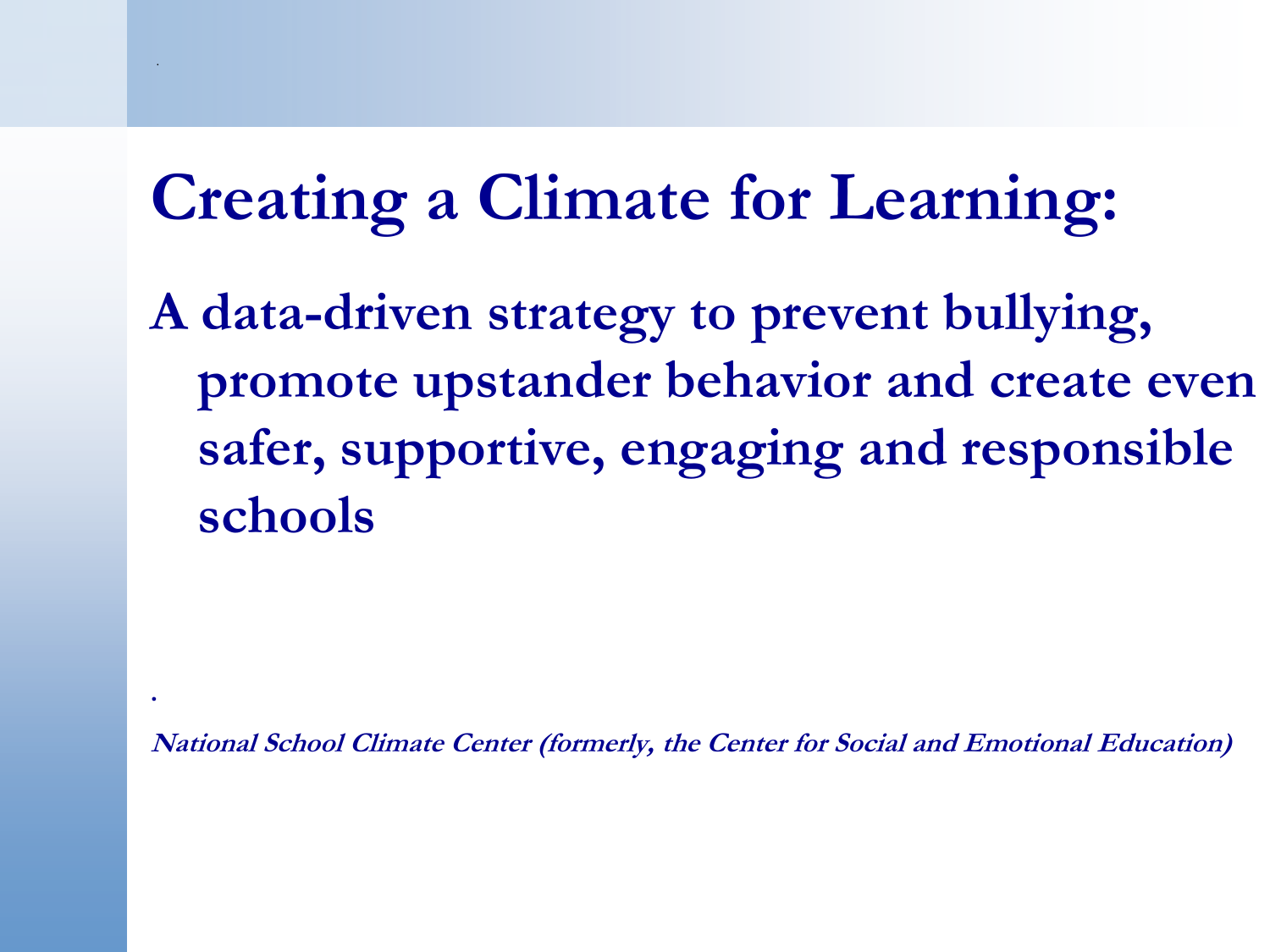

1. To learn about bully-victim-witness behavior:

- Definitions
- Prevalence
- Implications

2. To consider research-based bully prevention efforts and how school climate reform is a data driven strategy that supports effective bully prevention/pro-upstander efforts: safe, supportive, engaging and responsible schools -

3. Policy and practice implications? Possible next steps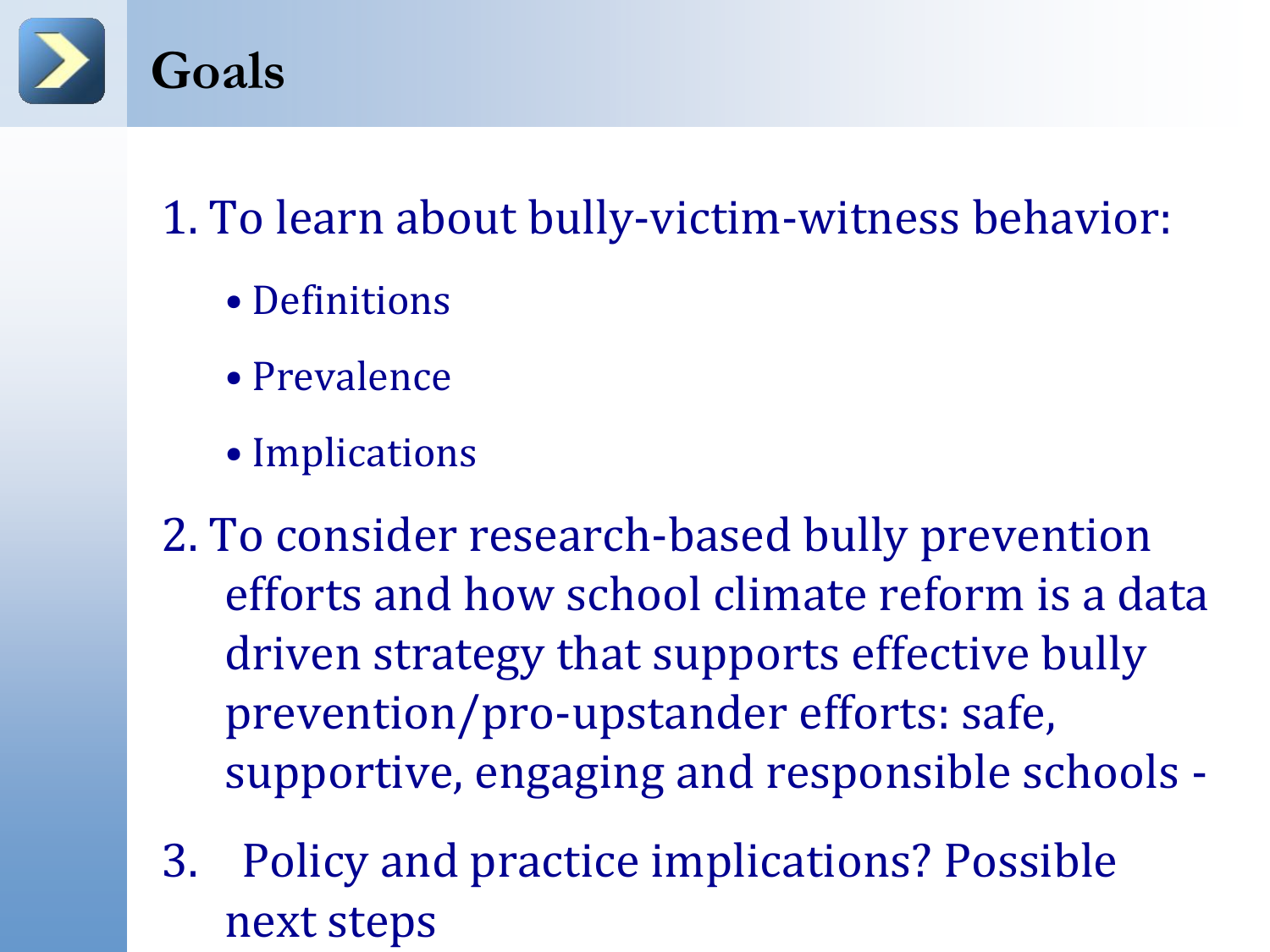# **The bully-victim-witness cycle**

## **Definitions**:

- A person or group of people who have more power than another person or group use their power to intentionally hurt -- socially, emotionally and/or physically -- the other person/group.
- Bullying is generally repeated over time.
- There is virtually never a bully and victim without a witness: bystander or upstander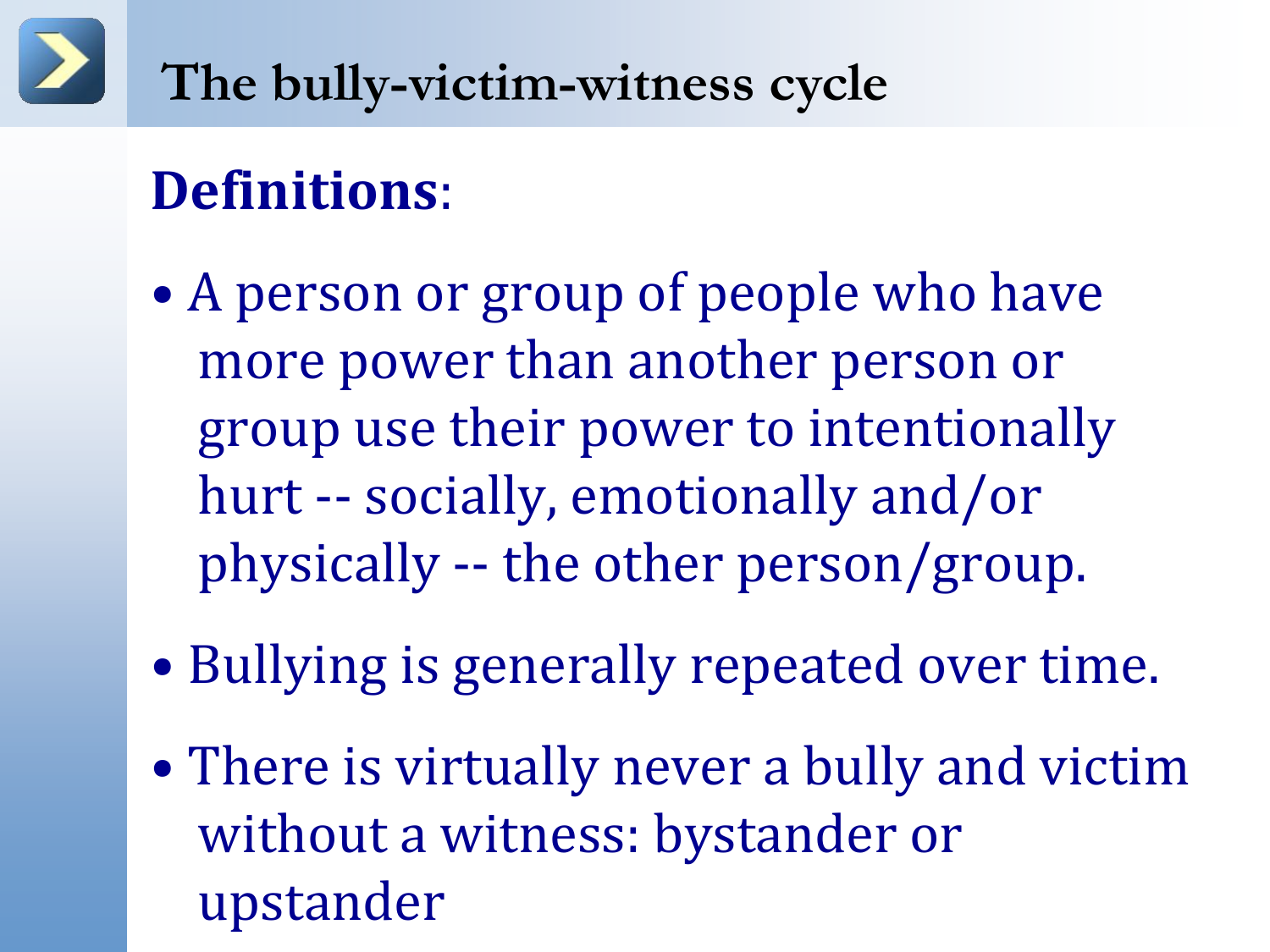

#### **Forms of bullying**

#### Direct: Hitting, taunting, name calling

#### Indirect: Rumors, exclusion, cyber bullying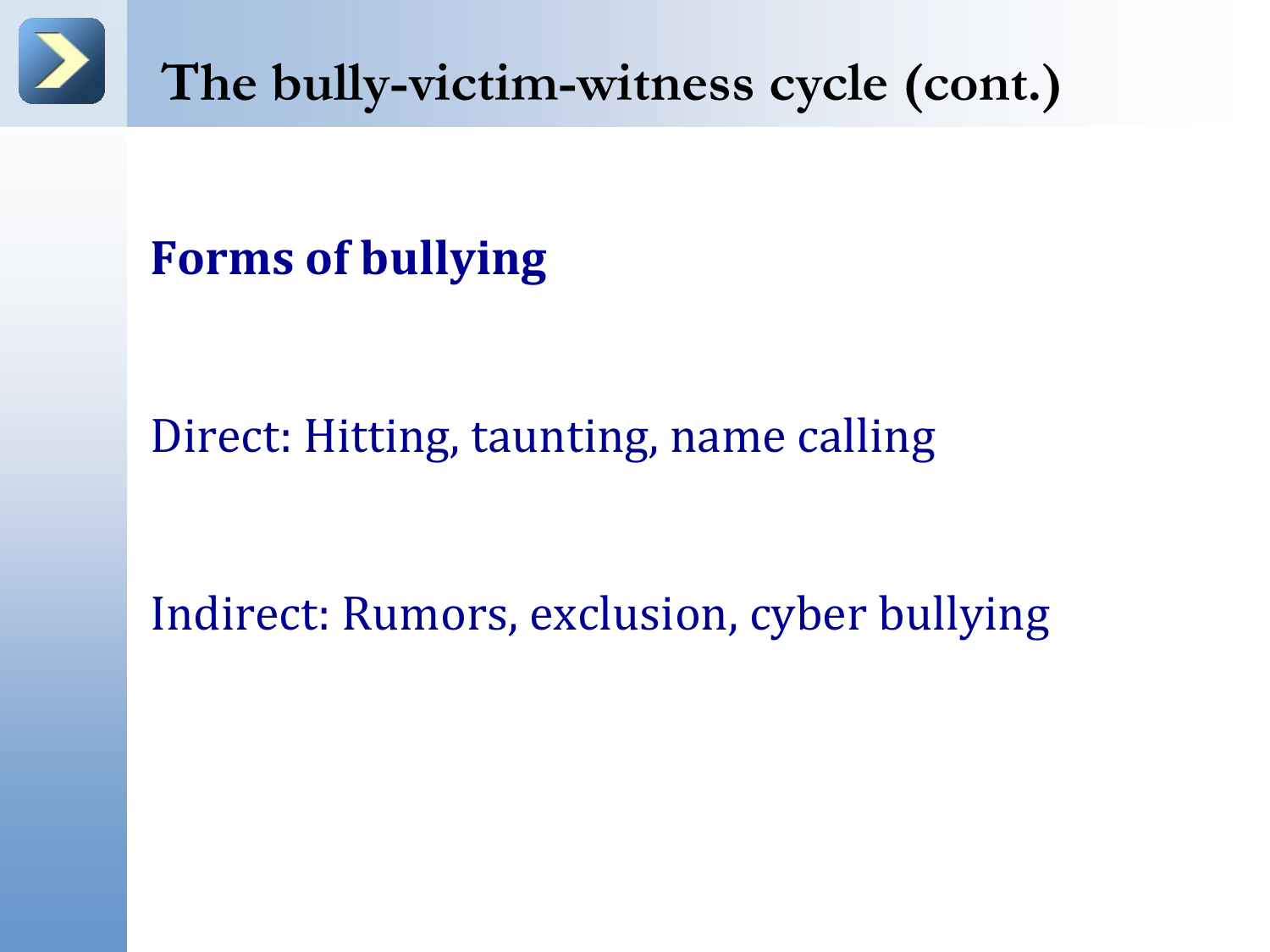### **School climate**

"The quality and character of school life. School climate is based on patterns of people's experiences of school life and reflects

- norms,
- goals,
- values,
- interpersonal relationships,
- teaching and learning,
- leadership practices, and
- organizational structures."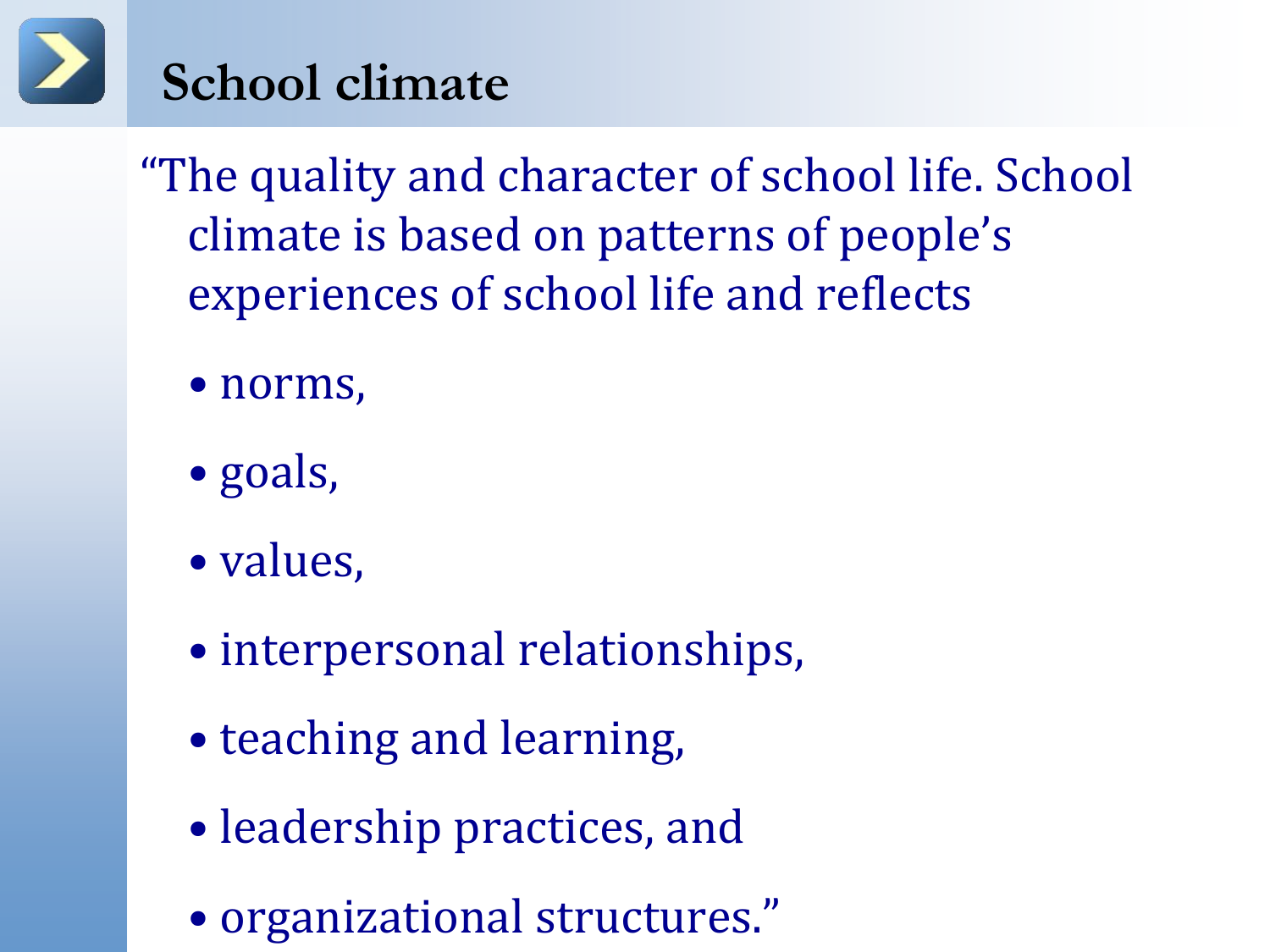# **Prevalence of bullying?**

- Up to 25% of all U.S. students are bullied every year
- As many as 160,000 students stay home on any given day due to fears of being bullied
- Cyberbullying a growing trend! One in three teenagers report being seriously threatened on-line and 60% report that they have participated in cyberbullying
- Boys self-report greater rates of bullying
- Girls bullied by both girls and boys; boys more typically bullied by other boys
- Girls more frequently report being the targets of rumor spreading and sexual comments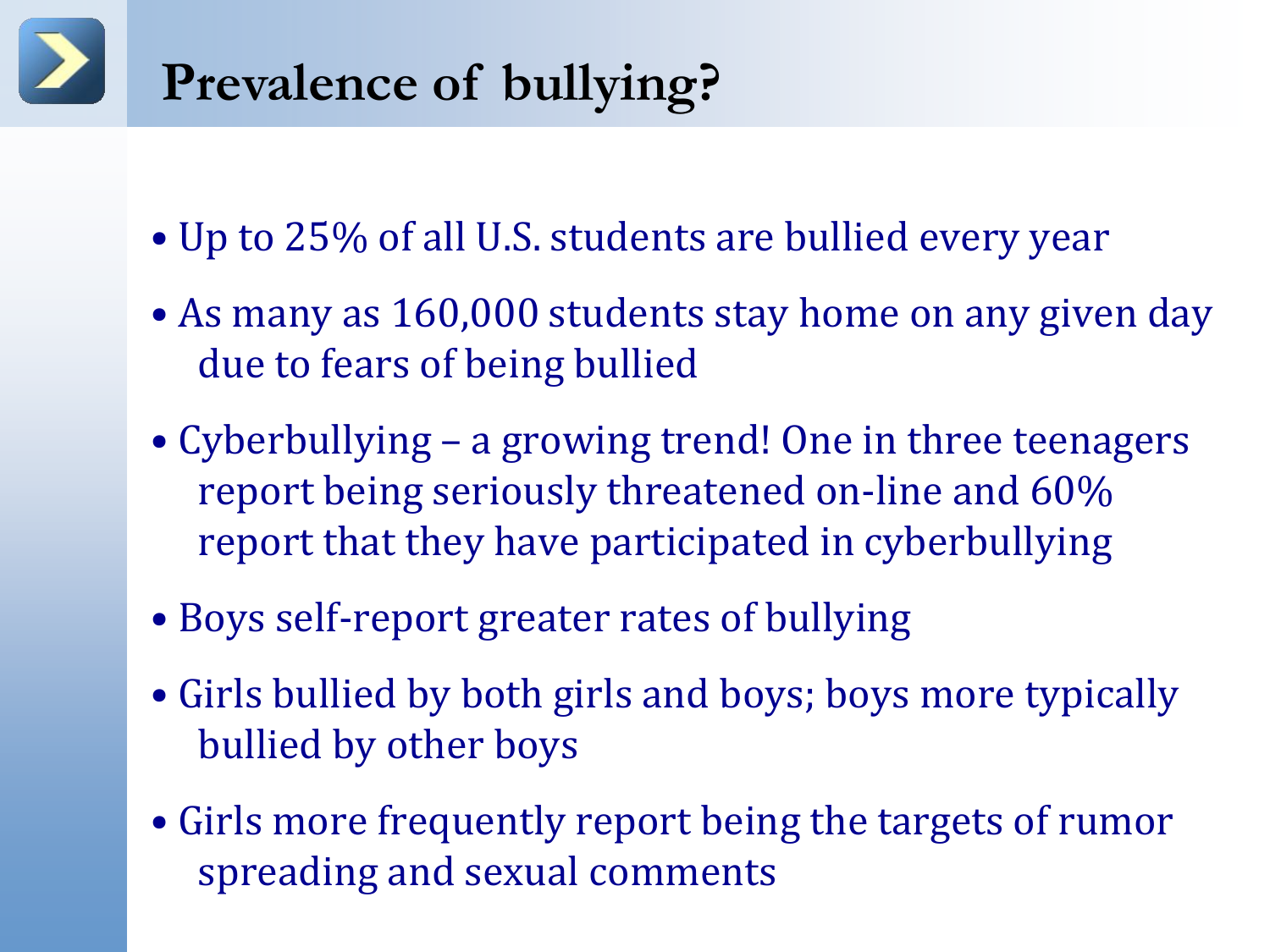# **Consequences of bullying**

- Bully-victim behavior has a toxic and powerfully undermining effect on the bully, the target and the witnesses
- Undermines learning and children's health development
- A public health problem! (Center for Disease Control)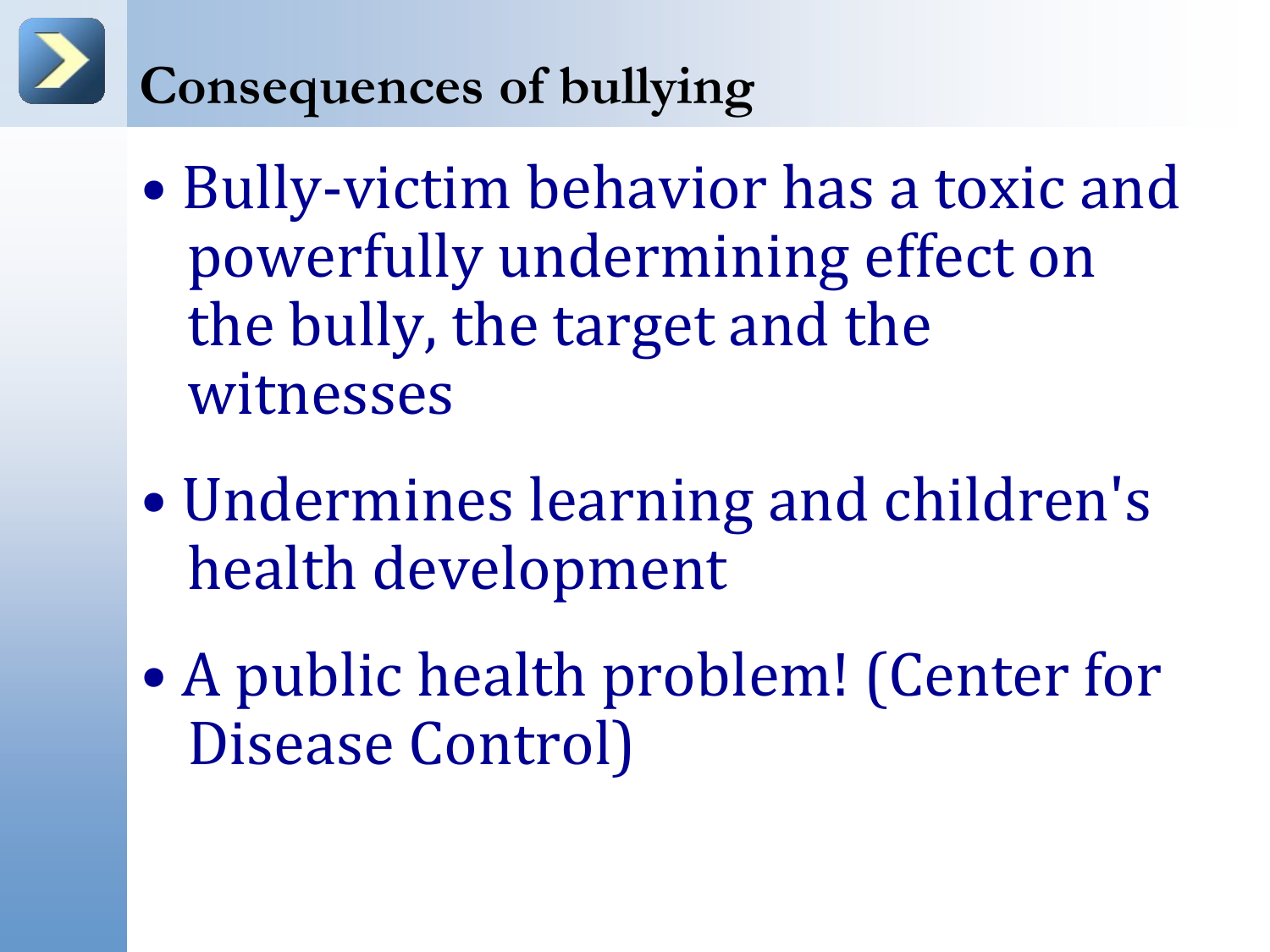# **Health Consequences of Bullying**

|                        | <b>Bullied</b> | Not bullied |
|------------------------|----------------|-------------|
| Headache               | 16%            | 6%          |
| Sleep problems         | 42%            | 23%         |
| Abdominal pain         | 17%            | 9%          |
| <b>Feeling tense</b>   | 20%            | 9%          |
| Anxiety                | 28%            | 10%         |
| <b>Feeling unhappy</b> | 23%            | 5%          |
| Depression scale       |                |             |
| moderate indication    | 49%            | 16%         |
| strong indication      | 16%            | 2%          |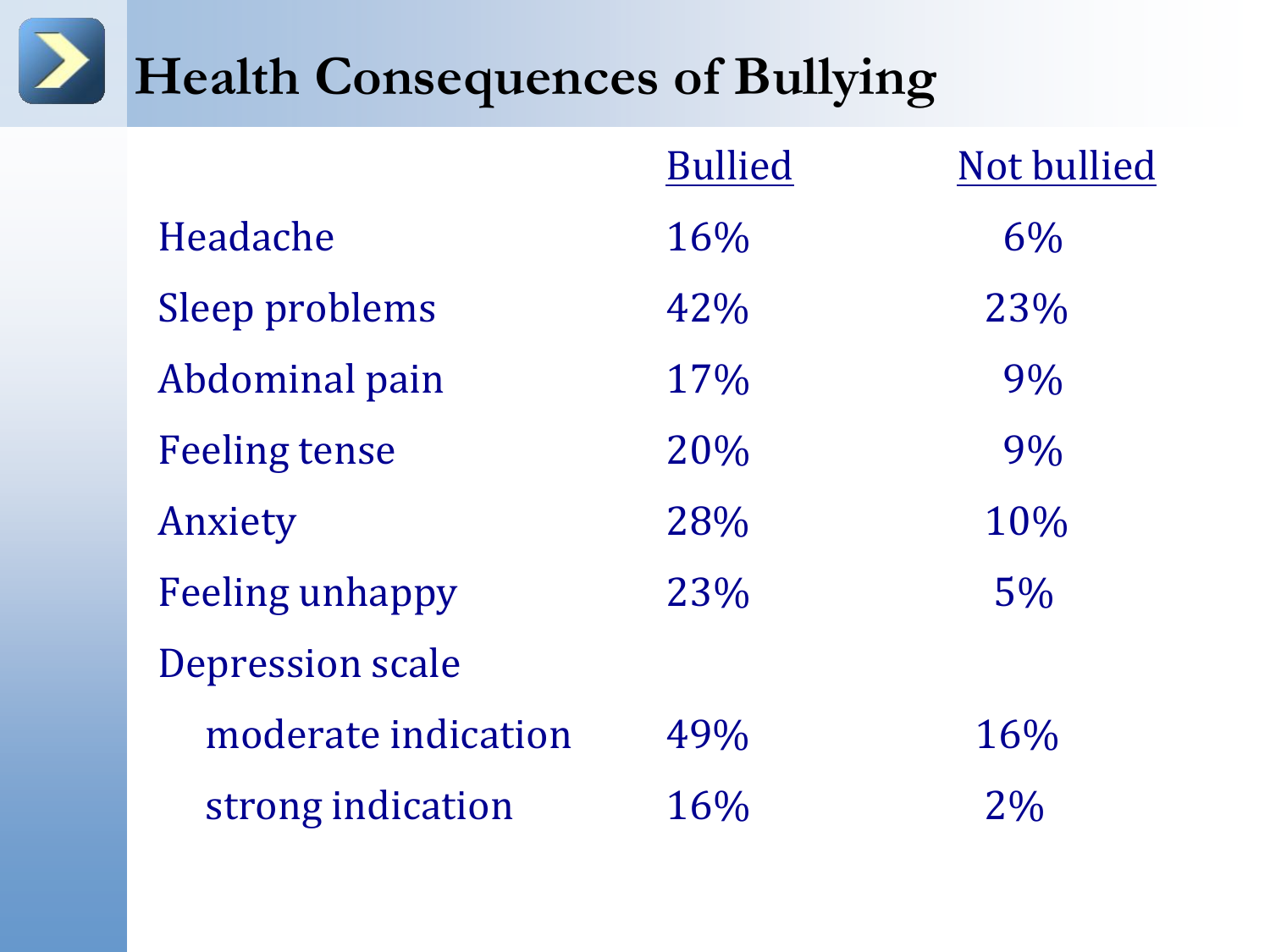

- Inadequate bully prevention policies that today tend to focus on:
- $\checkmark$  Identifying the bully
- $\checkmark$  Punishing the bully

• A narrow focus on reading, math and science scores as well as rates of physical violence.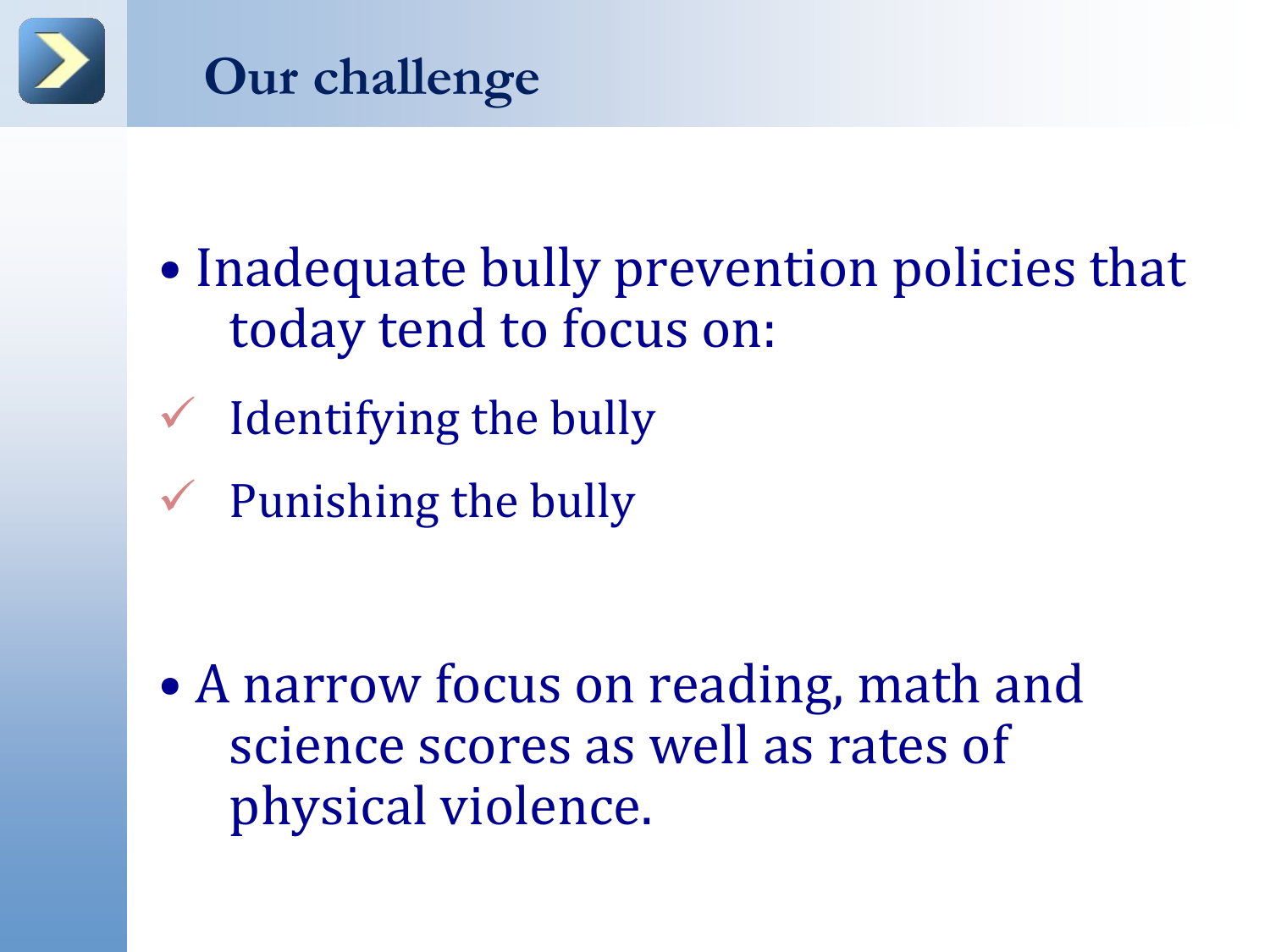#### **Overall, what works?**

Policy: Educational policy that promotes positive school climate or the norms, expectations, beliefs, teaching/learning and leadership practices that support safe, supportive, engaging, helpfully challenging school communities for students to learn and develop in healthy ways.

This importantly includes meaningful guidelines that support educators, parents and mental health professionals recognizing students who chronically 'fall into the role of bully and/or victim' and addressing barriers to learning.

National School Climate Standards: www.schoolclimate.org/climate/standards.php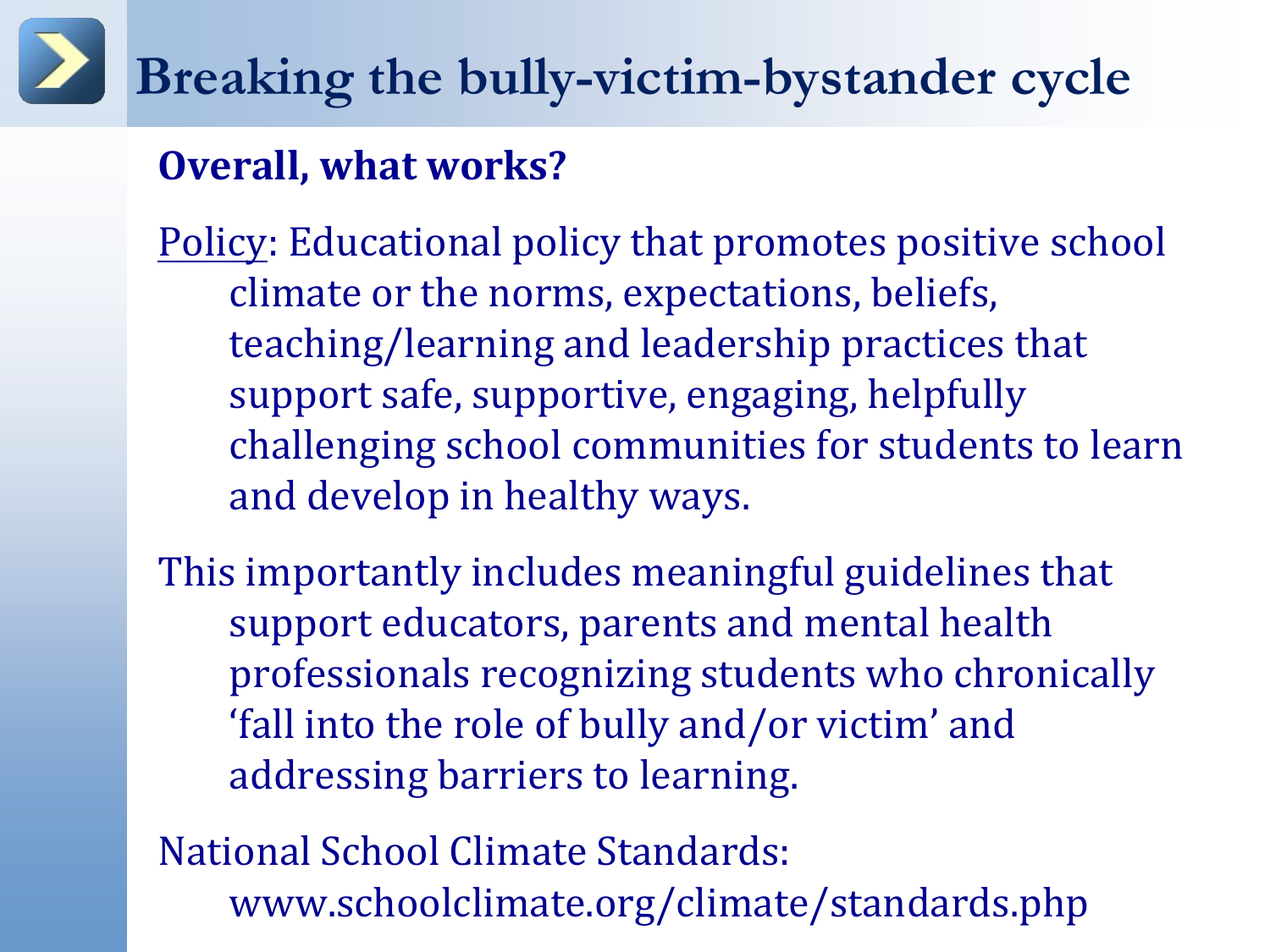#### **Overall, what works?**

- Mobilizing students, parents and school personnel to understand the schools strength and needs then using this data to develop instructional and systemic efforts that will – truly – make schools safer, more supportive, engaging, helpfully challenging (and as much as possible) fun: school climate reform.
- Whole School or Universal Social Skills Training
- Infusing bully-victim-witness learning objectives & activities into existing curriculum, morning meetings and Advisories
- Consciousness raising about bully-victim-witness behavior
- Focus on human rights
- Modeling supportive relationships: on the importance of being helpful "living examples"
- Focus on role of witness as well as bullies and victims
- Educator-parent-mental health professional partnerships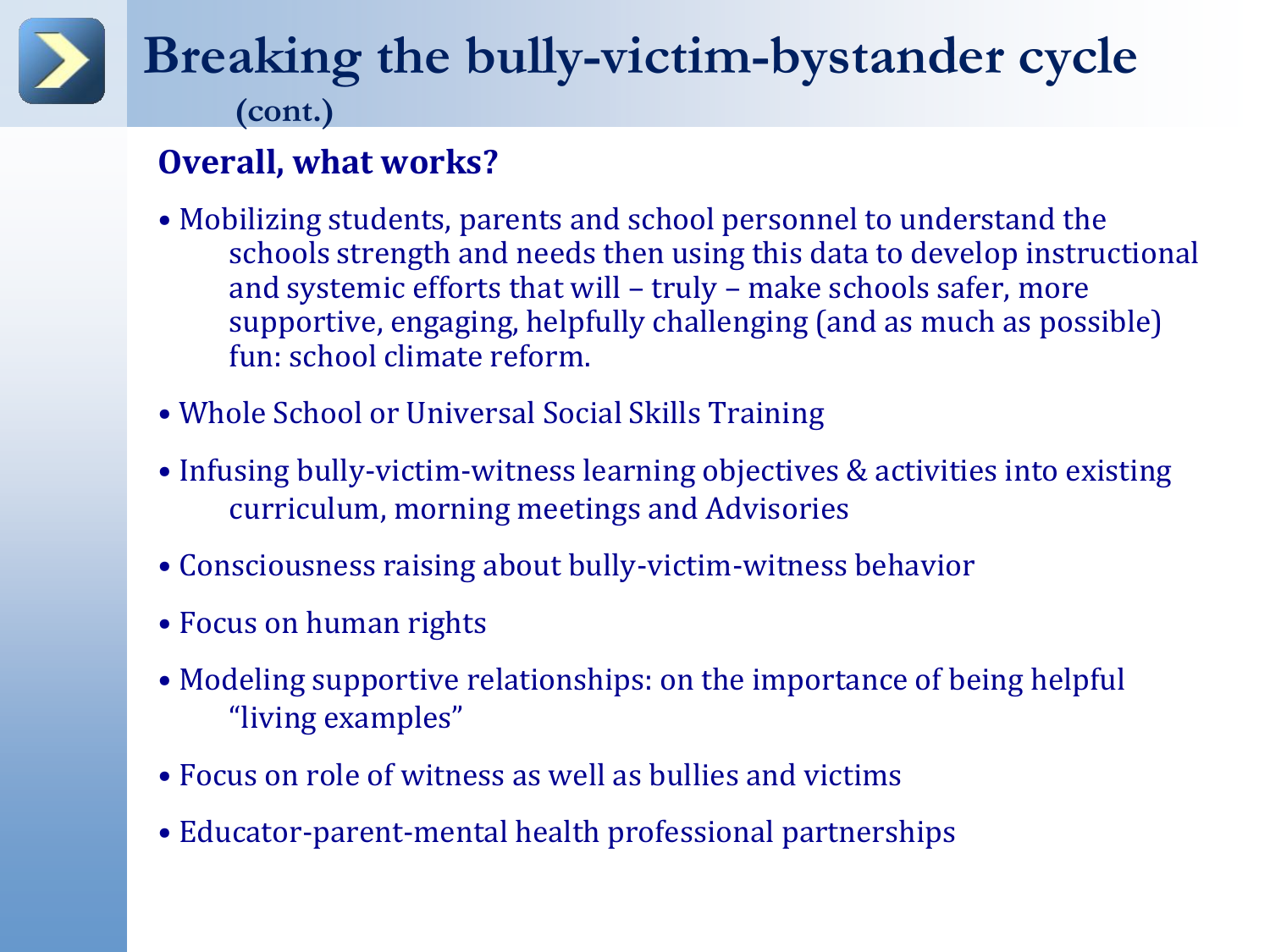#### **Breaking the bully-victim-bystander cycle (cont.) Stakeholder Involvement , what works?**

- Ongoing Efforts, Active Task Force or Coordinating Committee
- Advocacy with School Board
- Teacher/School Mental Health Professional/ Administrator Training which includes an ongoing commitment to pay attention to adult bullying
- Coordination with Parents
- Active Role for Students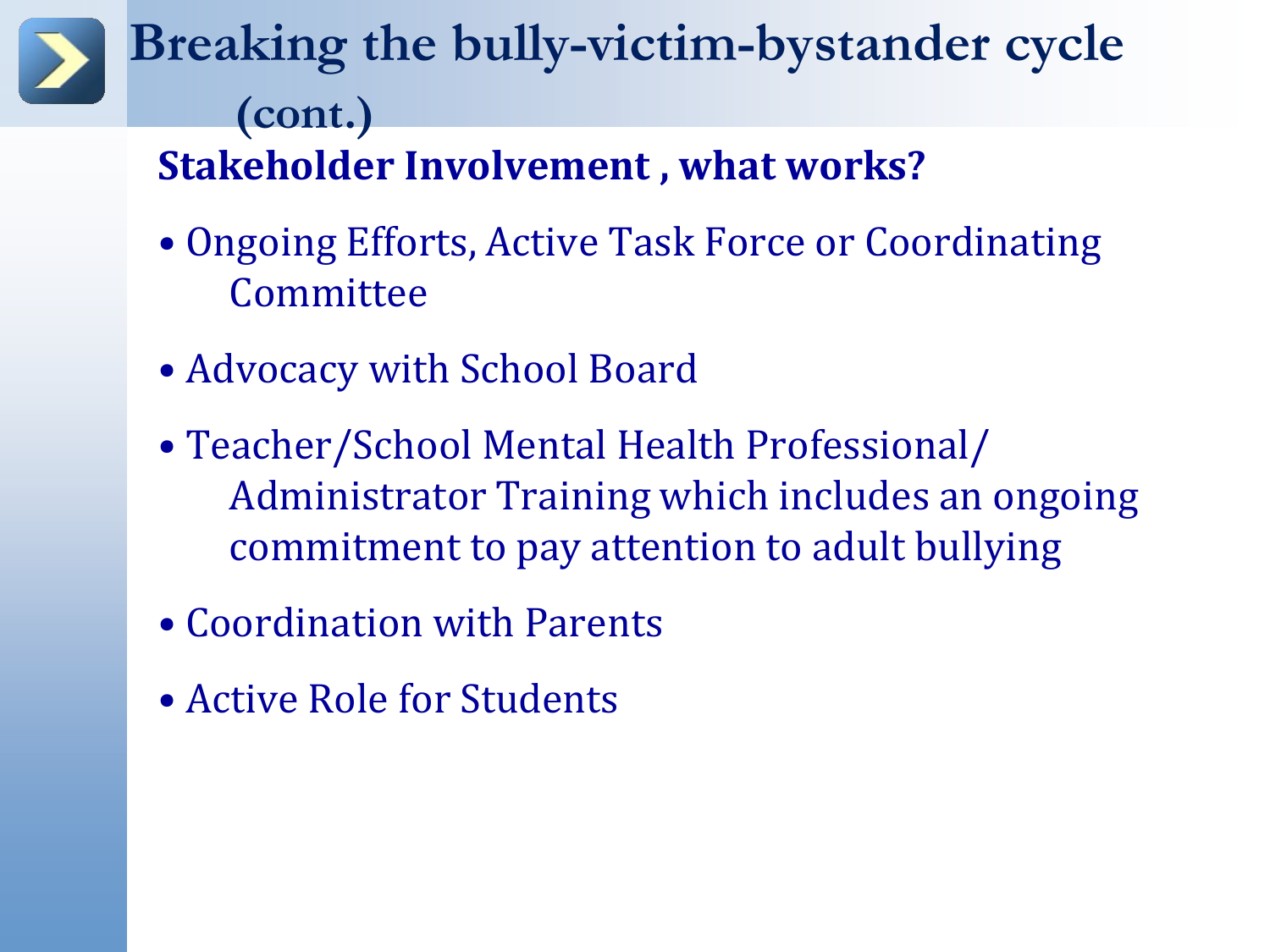#### **Best Practices , what works?**

- •School leaders support the development of a **'shared vision' about 'what kind of school do we want and need ours to be?'**
- Clear, committed, long term **leadership** from the Principal
- **School-wide** interventions that support safer, more supportive, engaging and helpfully challenging norms, expectations, beliefs, learning/teaching and leadership that include:
	- Constructive sanctions, positive behavioral supports;
	- Dissemination of simple rules and rights
	- Graduated sanctions
	- Consistently enforced & fair rules
	- Safe ways to report bullying as well as recognizing upstander behavior with focus on helping to make the school safer for all
	- Focus on all forms of bullying, including most prevalent types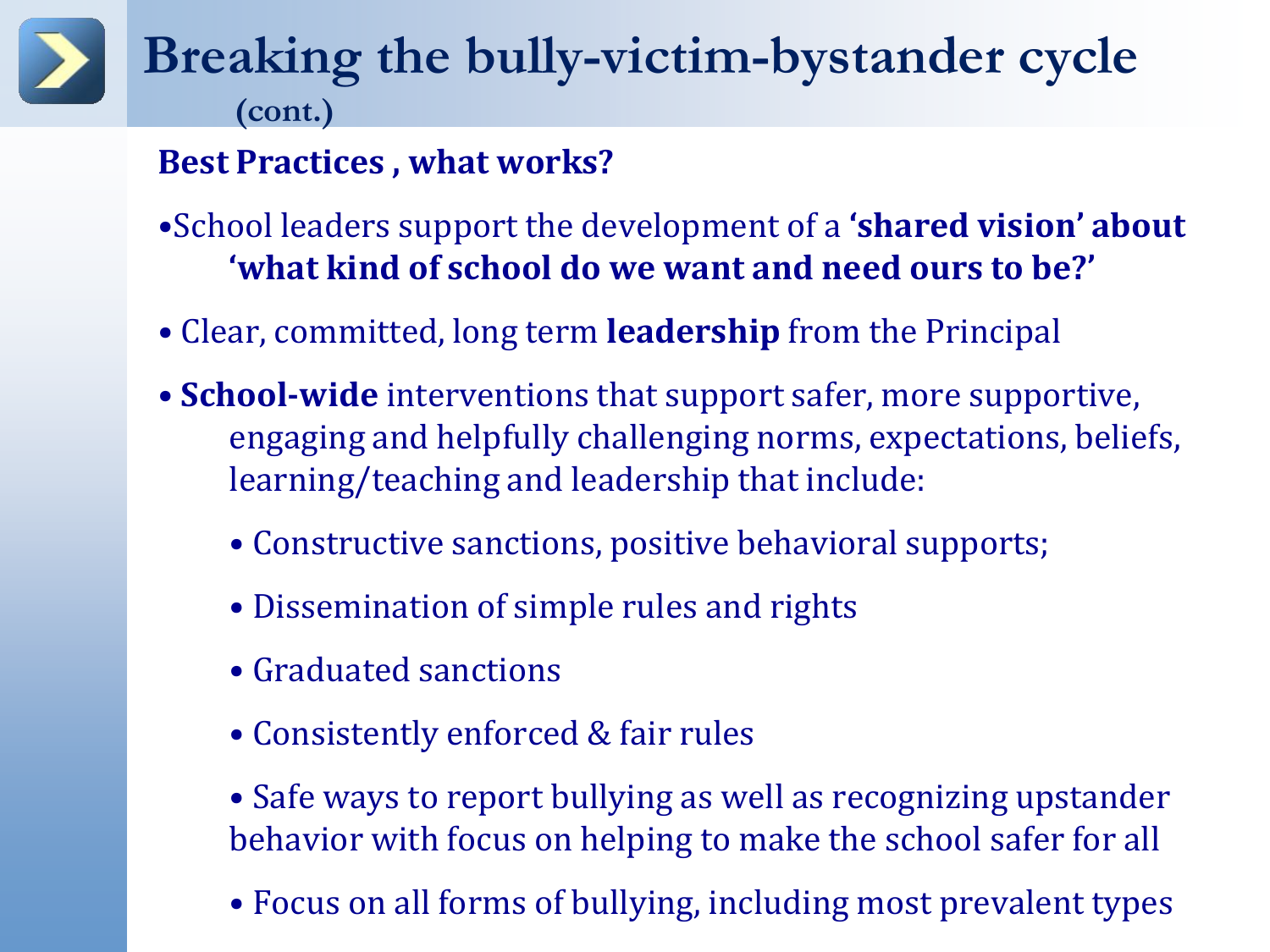**Best Practices , what works (cont)?**

- **Small group** (classroom; Advisory) interventions that promote awareness and skill building that supports upstander behavior, including
	- Teaching students about bullying, rules, and the role of the witness: bystander or upstander
	- Social, emotional and civic learning: for students and the adults!
	- Creating a climate for learning
	- Providing opportunities for students to develop upstander skills and dispositions (role plays, excises, student led activities)
	- Infusing bully-victim-witness themes into the curriculum and life of the classroom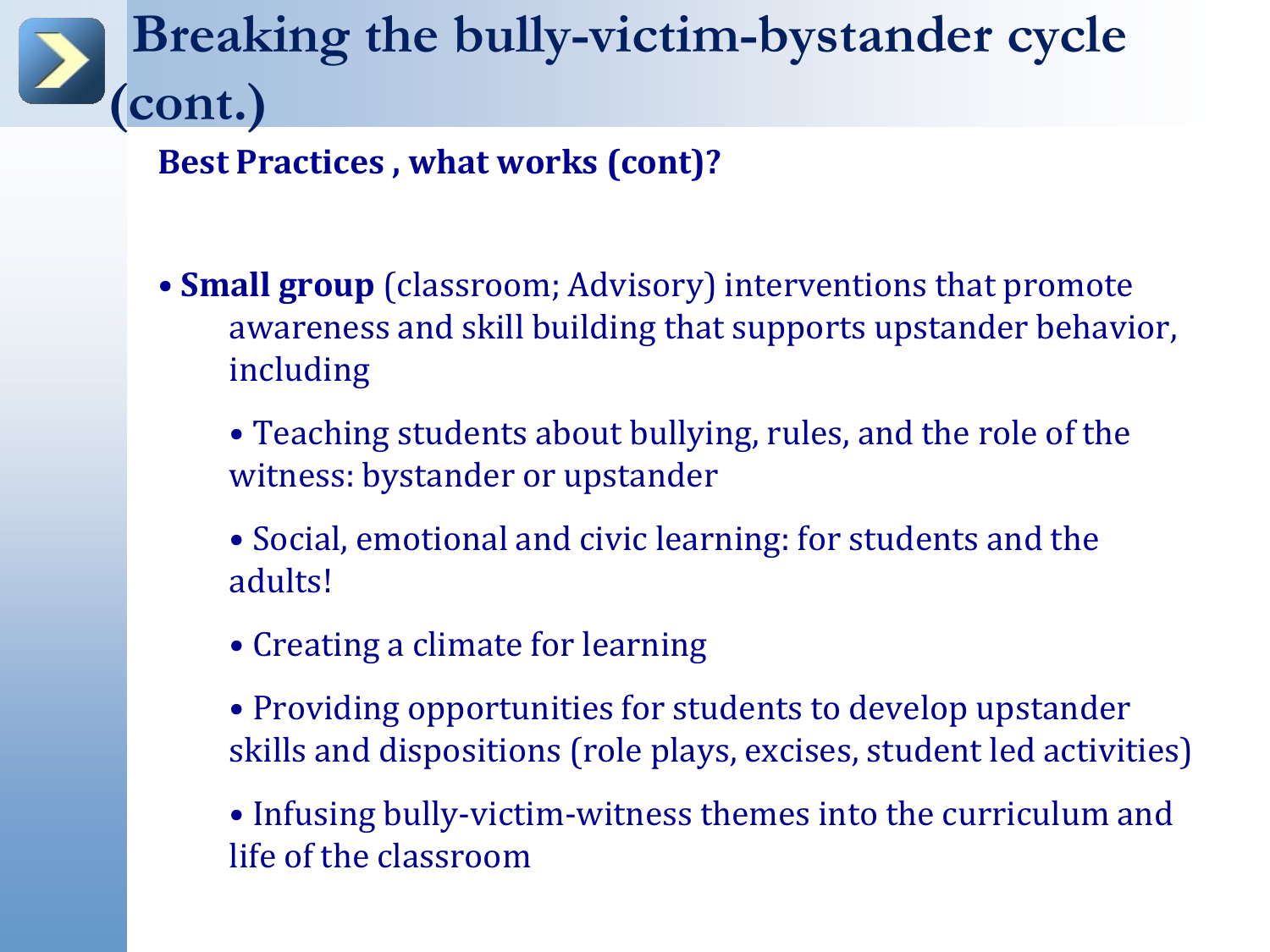**Best Practices , what works (cont)?**

•**School-home-community partnerships** that are meaningful, engaged and reflect ongoing learning

- **Focus on strengths**
- **Peer support networks**
- **Individual considerations**
- Recognizing and addressing students who chronically 'fall into' the role of bully and/or victim
- $\checkmark$  On the importance of parent-educator-mental health partnerships
- $\checkmark$  On-the-spot interventions and follow-up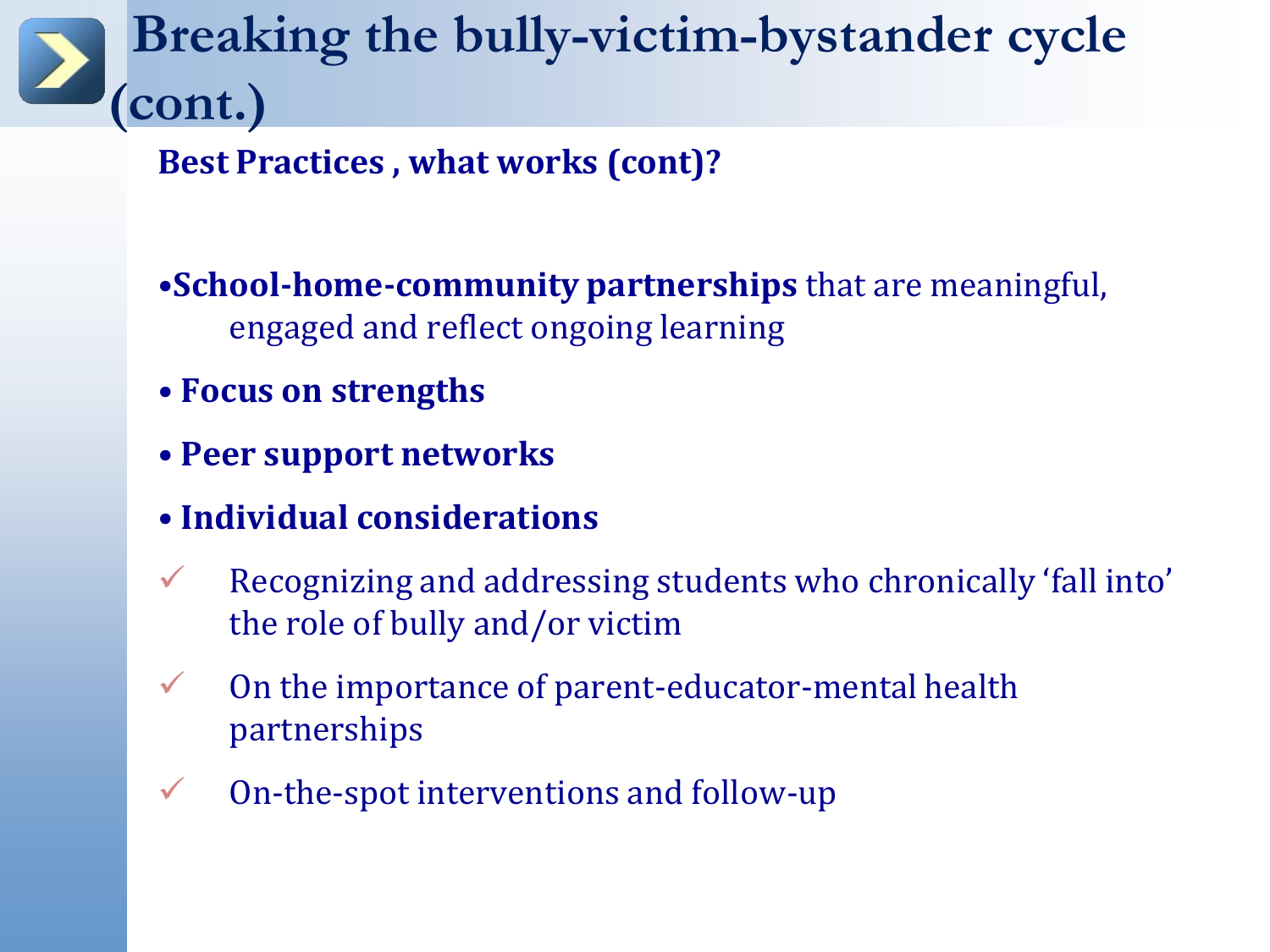#### **Measurement and assessment , what works (cont)?**

- School climate surveys that assess how students, parents and school personnel perceive the range of safety-related, relationship-related, teaching/learning related and environmental factors that define the quality and character of school life;
- Focus groups
- Student led participatory action research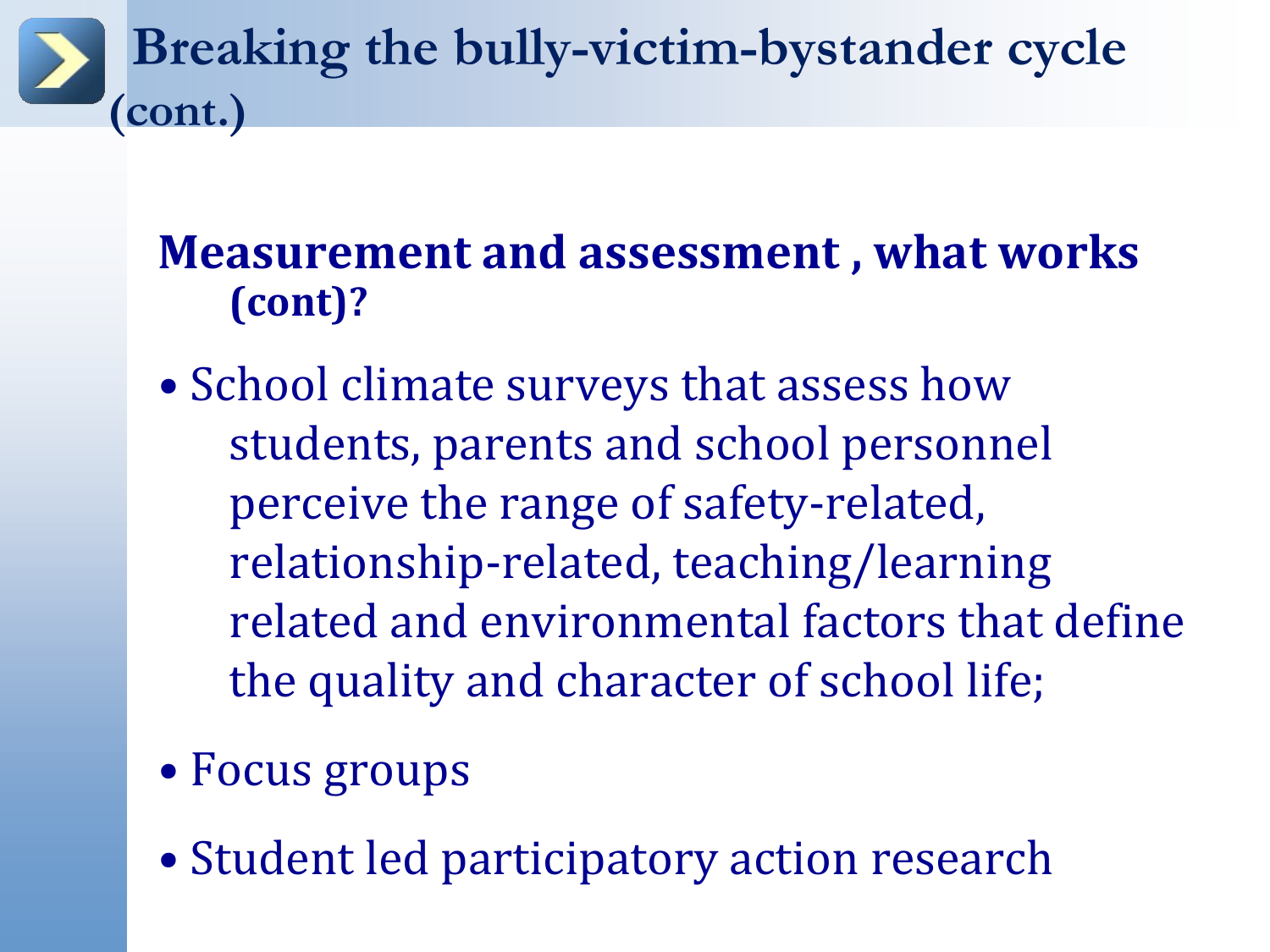# **The School Climate Improvement Process**